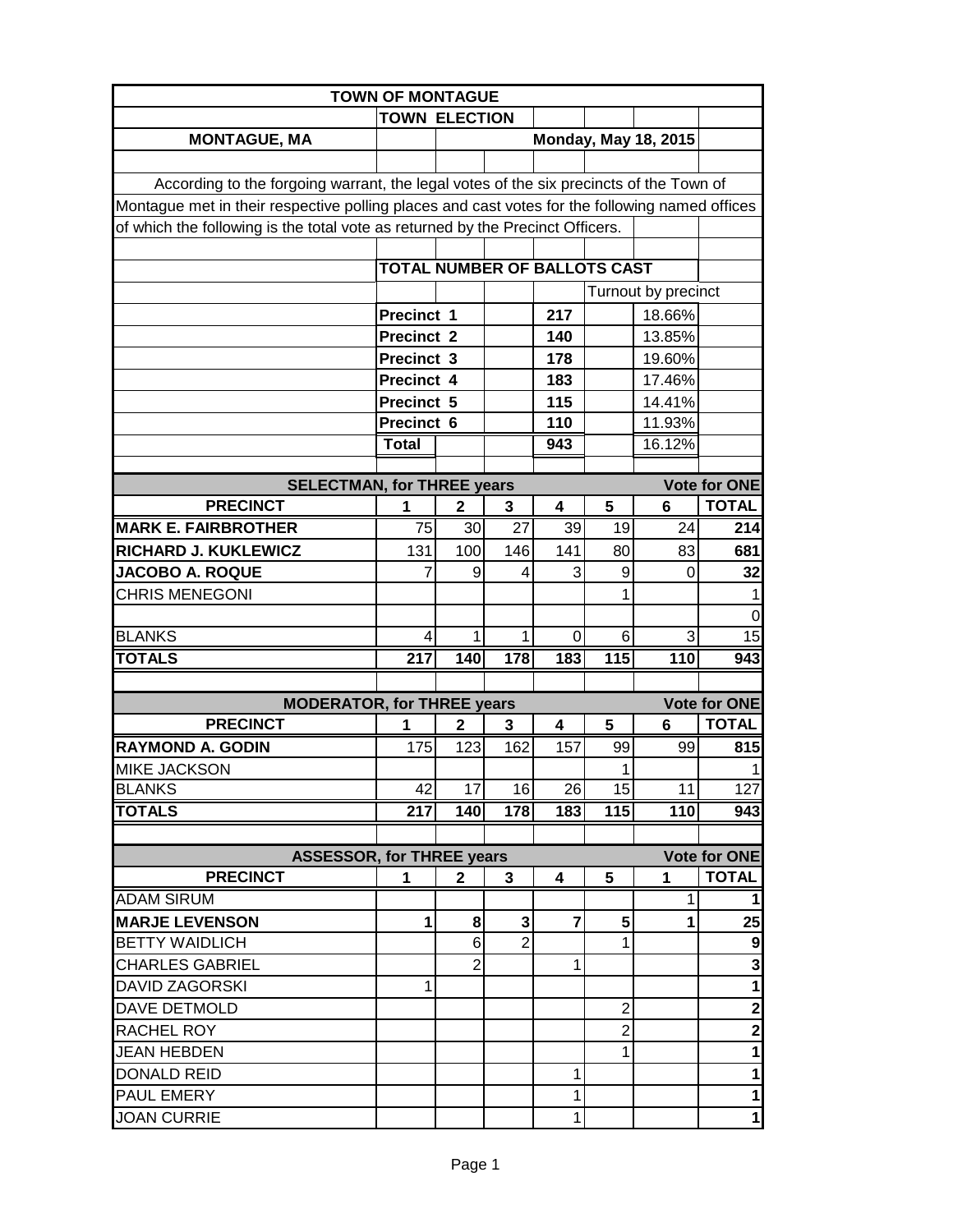| RONALD BELONAS                                    | 1                |                 |                         |                 |                         |                  | 1                     |
|---------------------------------------------------|------------------|-----------------|-------------------------|-----------------|-------------------------|------------------|-----------------------|
| <b>SAM LOVEJOY</b>                                | 1                |                 |                         |                 |                         |                  | 1                     |
| <b>BLANKS</b>                                     | 213              | 124             | 173                     | 172             | 104                     | 108              | 894                   |
| <b>TOTALS</b>                                     | 217              | 140             | 178                     | 183             | 115                     | 110              | 943                   |
|                                                   |                  |                 |                         |                 |                         |                  |                       |
| <b>BOARD OF HEALTH, for THREE years</b>           |                  |                 |                         |                 |                         |                  | <b>Vote for ONE</b>   |
| <b>PRECINCT</b>                                   | 1                | $\overline{2}$  | 3                       | 4               | 5                       | 6                | <b>TOTAL</b>          |
| <b>CHRISTOPHER M. BOUTWELL</b>                    | 161              | 116             | 145                     | 152             | 94                      | 82               | 750                   |
| <b>BLANKS</b>                                     | 56               | 24              | 33                      | 31              | 21                      | 28               | 193                   |
| <b>TOTALS</b>                                     | $\overline{217}$ | 140             | 178                     | 183             | 115                     | $\overline{110}$ | $\overline{943}$      |
|                                                   |                  |                 |                         |                 |                         |                  |                       |
| <b>PUBLIC LIBRARY TRUSTEE, for THREE years</b>    |                  |                 |                         |                 |                         |                  | <b>Vote for THREE</b> |
| <b>PRECINCT</b>                                   | 1                | $\mathbf{2}$    | 3                       | 4               | $\overline{\mathbf{5}}$ | $\overline{6}$   | <b>TOTAL</b>          |
| <b>SHARON E. COTTRELL</b>                         | 163              | 114             | 146                     | 143             | 91                      | 88               | 745                   |
| <b>KAREN SCHWEITZER</b>                           | 169              | 116             | 143                     | 135             | 77                      | 77               | 717                   |
| <b>BARBARA STEWART</b>                            | 166              | 119             | 148                     | 139             | 86                      | 78               | 736                   |
| PAM ALLEN                                         |                  |                 |                         | 1               |                         |                  |                       |
| <b>BLANKS</b>                                     | 153              | 71              | 97                      | 131             | 91                      | 87               | 630                   |
|                                                   |                  |                 |                         |                 |                         |                  |                       |
| <b>TOTALS</b>                                     | 651              | 420             | 534                     | 549             | 345                     | $\overline{3}30$ | 2829                  |
|                                                   |                  |                 |                         |                 |                         |                  |                       |
| <b>PUBLIC LIBRARY TRUSTEE, for ONE years</b>      |                  |                 |                         |                 |                         |                  | <b>Vote for TWO</b>   |
| <b>PRECINCT</b>                                   | 1                | $\overline{2}$  | $\overline{\mathbf{3}}$ | 4               | $\overline{5}$          | 6                | <b>TOTAL</b>          |
| <b>AMANDA L. TRAYNOR</b>                          | 115              | 73              | 100                     | 100             | 67                      | 65               | 520                   |
| <b>NANCY L. CROWELL</b>                           | 106              | 99              | 101                     | 106             | 47                      | 55               | 514                   |
| <b>DAVID C. HARMON</b>                            | 78               | $\overline{54}$ | 68                      | $\overline{76}$ | 48                      | 40               | 364                   |
| <b>PAM ALLEN</b>                                  |                  |                 |                         | 1               |                         |                  | 1                     |
| <b>THOMASINA HALL</b>                             |                  |                 |                         |                 | 1                       |                  | 1                     |
| <b>BLANKS</b>                                     | $\overline{135}$ | 54              | 87                      | 83              | 67                      | 60               | 486                   |
| <b>TOTALS</b>                                     | 434              | 280             | 356                     | 366             | 230                     | 220              | 1886                  |
|                                                   |                  |                 |                         |                 |                         |                  |                       |
| <b>MONTAGUE HOUSING AUTHORITY, for FIVE years</b> |                  |                 |                         |                 |                         |                  | <b>Vote for ONE</b>   |
| <b>PRECINCT</b>                                   | 1                | 2               | 3                       | 4               | 5                       | 6                | <b>TOTAL</b>          |
| <b>PAULA E. GIRARD</b>                            | 161              | 120             | 154                     | 149             | 91                      | 90               | 7651                  |
| <b>BLANKS</b>                                     | 56               | 20              | 24                      | 34              | 24                      | 20               | 178                   |
| <b>TOTALS</b>                                     | $\overline{217}$ | 140             | 178                     | 183             | 115                     | 110              | 943                   |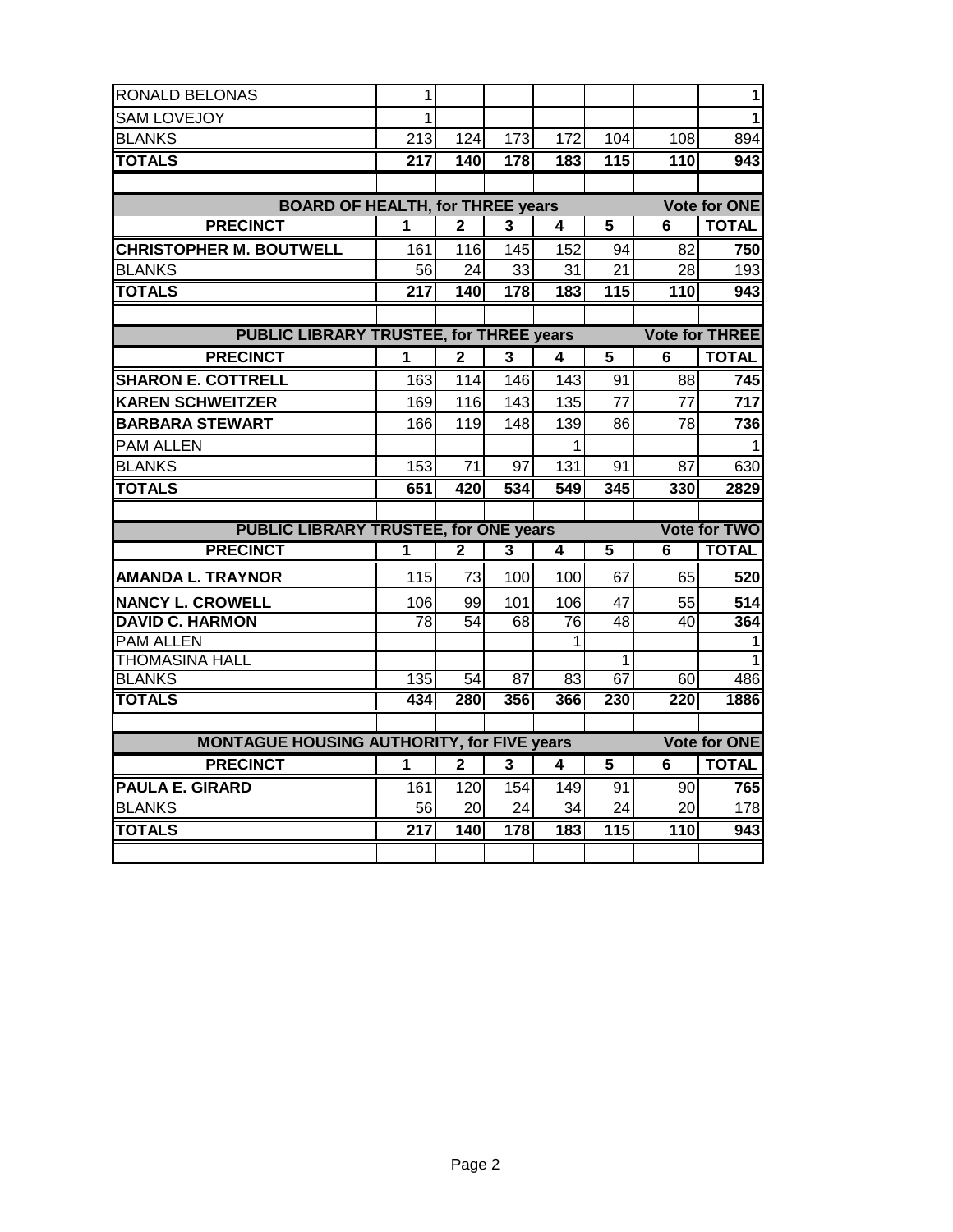| PARKS & RECREATION COMMISSION, for THREE years        |                        |              |           |           |          |                              | <b>Vote for ONE</b> |
|-------------------------------------------------------|------------------------|--------------|-----------|-----------|----------|------------------------------|---------------------|
| <b>PRECINCT</b>                                       | 1                      | $\mathbf{2}$ | 3         | 4         | 5        | 6                            | <b>TOTAL</b>        |
| <b>BARBARA D. KUKLEWICZ</b>                           | 161                    | 124          | 159       | 157       | 94       | 93                           | 788                 |
| <b>BLANKS</b>                                         | 56                     | 16           | 19        | 26        | 21       | 17                           | 155                 |
| <b>TOTALS</b>                                         | $\overline{217}$       | 140          | 178       | 183       | 115      | 110                          | 943                 |
|                                                       |                        |              |           |           |          |                              |                     |
| TRUSTEE, SOLDIERS MEM., (Non-Veteran) for THREE Years |                        |              |           |           |          |                              | <b>Vote for ONE</b> |
| <b>PRECINCT</b>                                       | 1                      | $\mathbf{2}$ | 3         | 4         | 5        | 6                            | <b>TOTAL</b>        |
| <b>DONALD H. GIRARD</b>                               | 162                    | 121          | 154       | 158       | 96       | 90                           | 781                 |
| <b>BLANKS</b>                                         | 55                     | 19           | 24        | 25        | 19       | 20                           | 162                 |
| <b>TOTALS</b>                                         | 217                    | 140          | 178       | 183       | 115      | 110                          | 943                 |
|                                                       |                        |              |           |           |          |                              |                     |
| TRUSTEE, SOLDIERS MEM., (Veteran) for THREE Years     |                        |              |           |           | 5        |                              | <b>Vote for ONE</b> |
| <b>PRECINCT</b>                                       | 1                      | $\mathbf 2$  | 3         | 4         |          | 6                            | <b>TOTAL</b>        |
| ALBERT L. CUMMINGS, JR.                               | 156                    | 120          | 157       | 153       | 96<br>19 | 91                           | 773                 |
| <b>BLANKS</b><br><b>TOTALS</b>                        | 61<br>$\overline{217}$ | 20<br>140    | 21<br>178 | 30<br>183 | 115      | 19<br>$\overline{110}$       | 170<br>943          |
|                                                       |                        |              |           |           |          |                              |                     |
| TOWN MEETING MEMBERS, for THREE years                 |                        |              |           |           |          | Vote for not more than SEVEN |                     |
| <b>PRECINCT 1</b>                                     |                        |              |           |           |          |                              |                     |
| <b>PATRICIA A. BECK</b>                               | 158                    | *            |           |           |          |                              |                     |
| <b>ROBERT A. MAHLER</b>                               | 162                    | $\star$      |           |           |          |                              |                     |
| <b>PATRICK S. PEZZATI</b>                             | 155                    | *            |           |           |          |                              |                     |
| LINDA N. ACKERMAN                                     | 170                    | *            |           |           |          |                              |                     |
| <b>MALCOLM CLARK</b>                                  | 142                    | *            |           |           |          |                              |                     |
| <b>LISA F. ENZER</b>                                  | 155                    | *            |           |           |          |                              |                     |
| <b>JOE KOPERA</b>                                     | 6                      |              |           |           |          |                              |                     |
| <b>MARK FISK</b>                                      | 1                      |              |           |           |          |                              |                     |
| <b>KATHLEEN LYNCH</b>                                 | 11                     |              |           |           |          |                              |                     |
| <b>PAT PERHAM</b>                                     | 1                      |              |           |           |          |                              |                     |
| <b>SUSAN MCQUAID</b>                                  | 15                     | *            |           |           |          |                              |                     |
| <b>ROY ROSENBLATT</b>                                 | $\mathbf{1}$           |              |           |           |          |                              |                     |
| <b>JO DEGILLIS</b>                                    | 1                      |              |           |           |          |                              |                     |
| <b>JOHN BUREK</b>                                     | 1                      |              |           |           |          |                              |                     |
| <b>SAM LOVEJOY</b>                                    | 1                      |              |           |           |          |                              |                     |
| <b>MARINA GOLDMAN</b>                                 |                        |              |           |           |          |                              |                     |
| <b>BLANKS</b>                                         | 538                    |              |           |           |          |                              |                     |
| <b>TOTAL</b>                                          | 1519                   |              |           |           |          |                              |                     |
|                                                       |                        |              |           |           |          |                              |                     |
| TOWN MEETING MEMBERS, for THREE years                 |                        |              |           |           |          | Vote for not more than SEVEN |                     |
| <b>PRECINCT 2</b>                                     |                        |              |           |           |          |                              |                     |
| <b>KIMBERLY R. NIEDZWIEDZ</b>                         | 108                    | *            |           |           |          |                              |                     |
| <b>STEPHEN C. CONSTANTINE</b>                         | 105                    | *            |           |           |          |                              |                     |
| <b>TINA M. VERCHOT</b>                                | 76                     |              |           |           |          |                              |                     |
| <b>JOSEPH P. BUREK</b>                                | 110                    | *            |           |           |          |                              |                     |
| <b>DAVID E. JENSEN</b>                                | 107                    | *            |           |           |          |                              |                     |
| <b>CAROL A. DEARNLEY</b>                              | 95                     | *            |           |           |          |                              |                     |
| <b>FRANK E. ABBONDANZIO</b>                           | 97                     | *            |           |           |          |                              |                     |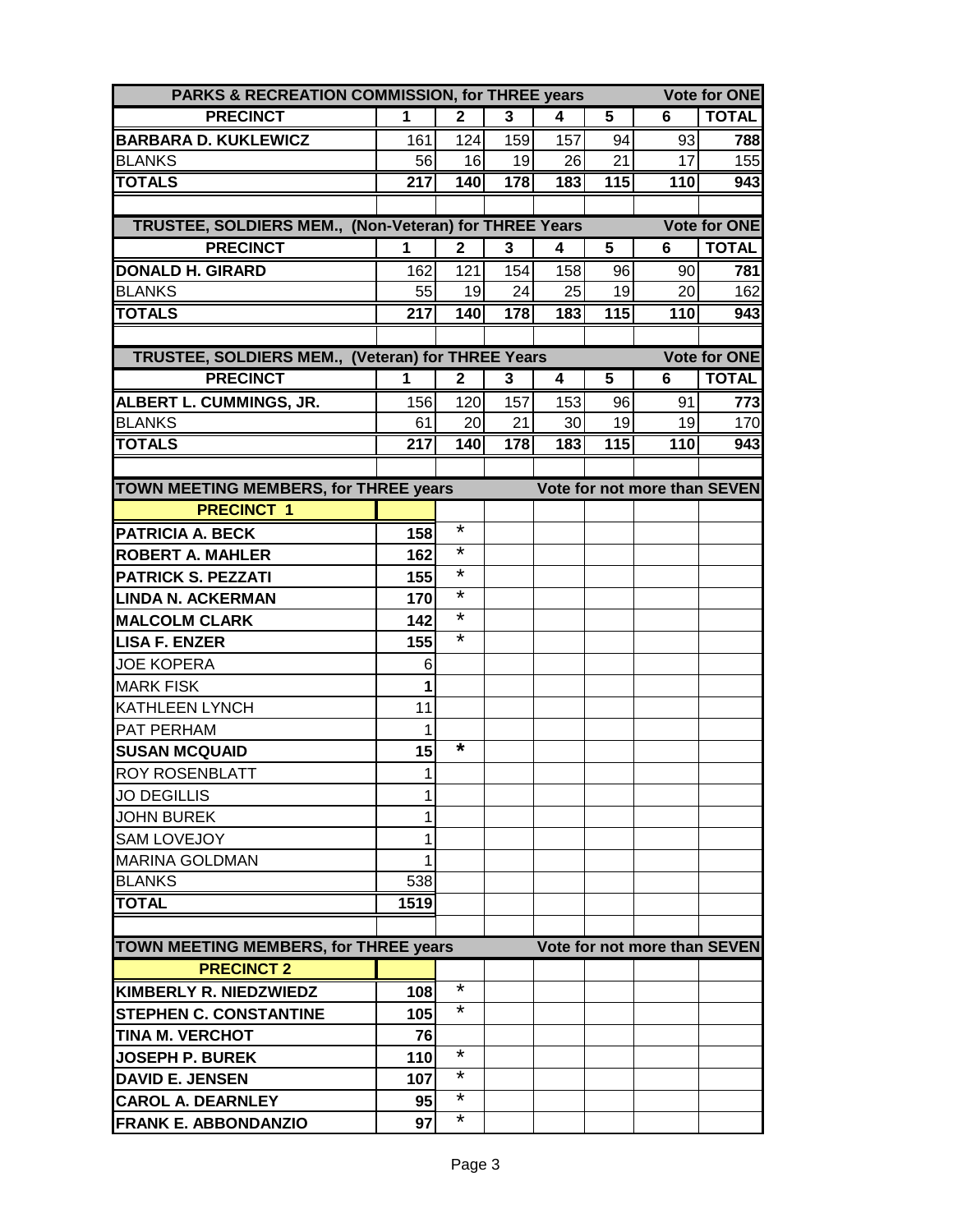| MICHAEL J. NAUGHTON                          | 107  | $\star$ |  |  |                              |
|----------------------------------------------|------|---------|--|--|------------------------------|
| <b>GERE CASE</b>                             |      |         |  |  |                              |
| <b>BLANKS</b>                                | 174  |         |  |  |                              |
| <b>TOTALS</b>                                | 980  |         |  |  |                              |
|                                              |      |         |  |  |                              |
| <b>TOWN MEETING MEMBERS, for THREE years</b> |      |         |  |  | Vote for not more than SEVEN |
| <b>PRECINCT 3</b>                            |      |         |  |  |                              |
| <b>HEATHER L. HOLMES</b>                     | 127  | $\star$ |  |  |                              |
| <b>CAROL J. GLOSKI</b>                       | 144  | $\star$ |  |  |                              |
| <b>JOYCE A. PHILLIPS</b>                     | 141  | $\star$ |  |  |                              |
| <b>LOUISE C. DEREN</b>                       | 122  | $\star$ |  |  |                              |
| <b>DIANA PEDROSA</b>                         | 123  | $\star$ |  |  |                              |
| <b>PATRICIA A. DION</b>                      | 154  | $\star$ |  |  |                              |
| <b>MEGAN HASTINGS</b>                        |      |         |  |  |                              |
| <b>CASEY BERGERON</b>                        |      |         |  |  |                              |
| <b>CRISTIN BARTUS</b>                        |      |         |  |  |                              |
| <b>BLANKS</b>                                | 432  |         |  |  |                              |
| <b>TOTAL</b>                                 | 1246 |         |  |  |                              |
|                                              |      |         |  |  |                              |
| TOWN MEETING MEMBER, for TWO years           |      |         |  |  | Vote for not more than ONE   |
| <b>PRECINCT 3</b>                            |      |         |  |  |                              |
| <b>DAVID WOOD</b>                            |      | $\star$ |  |  |                              |
| <b>BLANKS</b>                                | 177  |         |  |  |                              |
| <b>TOTAL</b>                                 | 178  |         |  |  |                              |
|                                              |      |         |  |  |                              |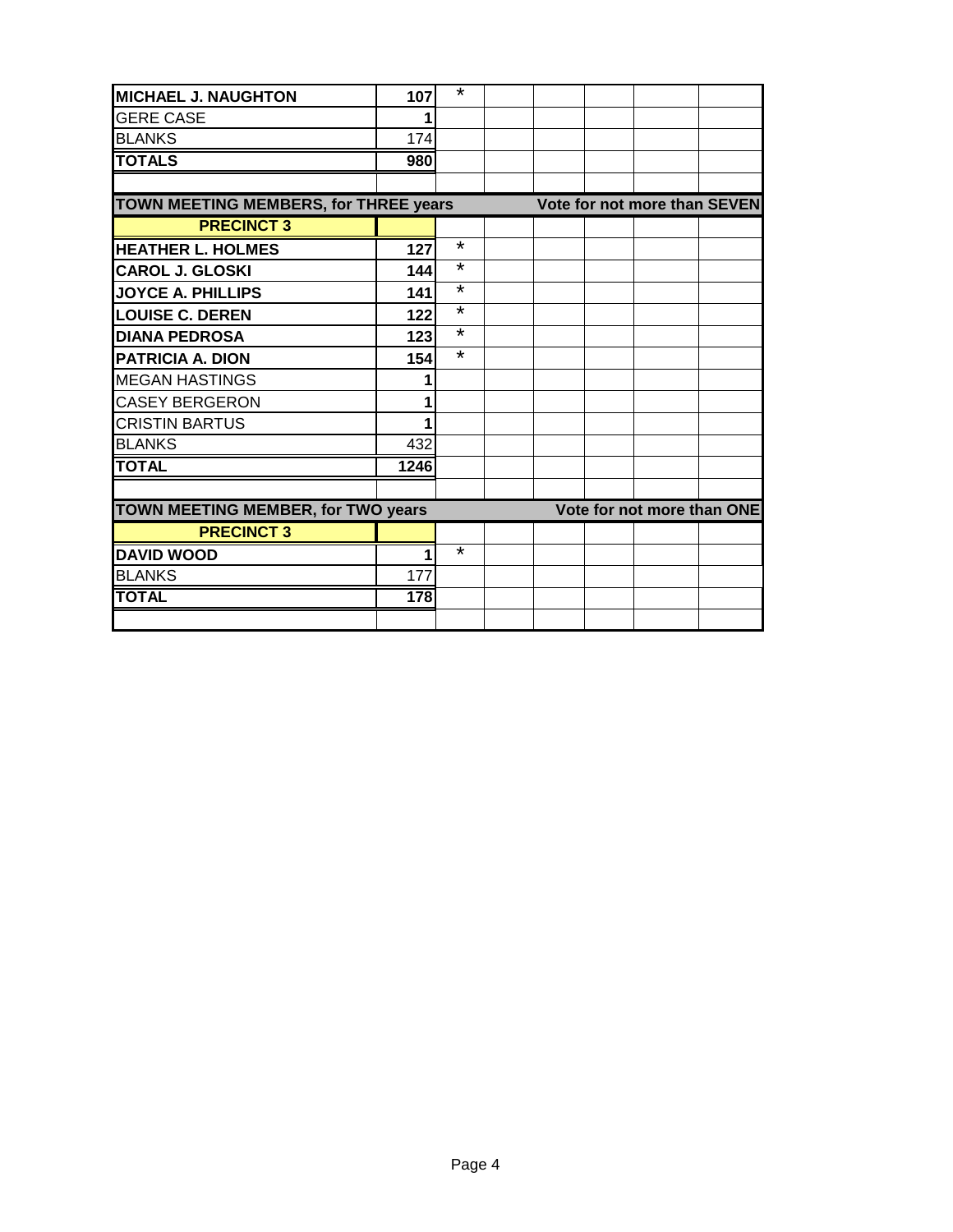| TOWN MEETING MEMBER, for THREE years      | Vote for not more than SEVEN |         |                              |
|-------------------------------------------|------------------------------|---------|------------------------------|
| <b>PRECINCT 4</b>                         |                              |         |                              |
| <b>DAVID P. THOMPSON</b>                  | 147                          | $\star$ |                              |
| <b>CHARLES E. DODGE III</b>               | 144                          | $\star$ |                              |
| <b>GARRY L. EARLES</b>                    | 131                          | $\star$ |                              |
| <b>CHRISTOPHER MENEGONI</b>               | 129                          | $\star$ |                              |
| <b>ROBERTA L. POTTER</b>                  | 144                          | $\star$ |                              |
| <b>KAREN TYLER</b>                        | 12                           | $\star$ |                              |
| <b>PAM ALLAN</b>                          | 13                           | $\star$ |                              |
| <b>CHRISTOPHER COLLINS</b>                | 1                            |         |                              |
| <b>DORTOHY REID</b>                       | 1                            |         |                              |
| <b>CHRIS BEDAW</b>                        | 1                            |         |                              |
| <b>SUSAN ROBENSTIN</b>                    | 2                            |         |                              |
| <b>NANCY GREEN</b>                        |                              |         |                              |
| <b>BRIAN POSTERA</b>                      |                              |         |                              |
| <b>DONLAD REID</b>                        |                              |         |                              |
| <b>BLANKS</b>                             | 553                          |         |                              |
| <b>TOTAL</b>                              | 1281                         |         |                              |
|                                           |                              |         |                              |
| TOWN MEETING MEMBERS, for THREE years     |                              |         | Vote for not more than SEVEN |
| <b>PRECINCT 5</b>                         |                              |         |                              |
| <b>RODNEY B. MADISON</b>                  | 74                           | $\star$ |                              |
| <b>PATRICIA L. PRUITT</b>                 | 89                           | $\star$ |                              |
| <b>CHRIS D. SAWYER-LAUCANNO</b>           | 85                           | $\star$ |                              |
| <b>CHRISTINE K. BATES</b>                 | 86                           | $\star$ |                              |
| <b>DAVID DETMOLD</b>                      | 88                           | $\star$ |                              |
| <b>RICHARD R. RUTH, JR.</b>               | 75                           | $\star$ |                              |
| <b>DIANE L. MCAVOY</b>                    | 76                           | $\star$ |                              |
| <b>DIANE PEDROSA</b>                      | 1                            |         |                              |
| <b>JOHN ANCTIL</b>                        | $\overline{\mathbf{c}}$      |         |                              |
| <b>THOMASINA HALL</b>                     | 1                            |         |                              |
| <b>RICH HALL</b>                          | 1                            |         |                              |
| <b>KAREN TYLER</b>                        | 1                            |         |                              |
| <b>KICHAEL JACKSON</b>                    | $\overline{\mathbf{2}}$      |         |                              |
| <b>MARIE PATALA</b>                       | 1                            |         |                              |
| <b>PAM ALLEN</b>                          | 1                            |         |                              |
| <b>MATT COHEN</b>                         | $\overline{\mathbf{c}}$      |         |                              |
| <b>JACK NELSON</b>                        | 5                            |         |                              |
| <b>BLANKS</b>                             | 215                          |         |                              |
| <b>TOTAL</b>                              | 805                          |         |                              |
|                                           |                              |         |                              |
| <b>TOWN MEETING MEMBER, for TWO years</b> |                              |         | Vote for not more than THREE |
| <b>PRECINCT 5</b>                         |                              |         |                              |
| <b>MAXIM ARMEN</b>                        | 88                           | $\star$ |                              |
| <b>EMILY Y. DOUGLASS</b>                  | 88                           | *       |                              |
| <b>JEAN HEBDEN</b>                        | $\overline{2}$               |         |                              |
| <b>MIKE JACKSON</b>                       | 1                            |         |                              |
| <b>JOANNE BELAR</b>                       |                              |         |                              |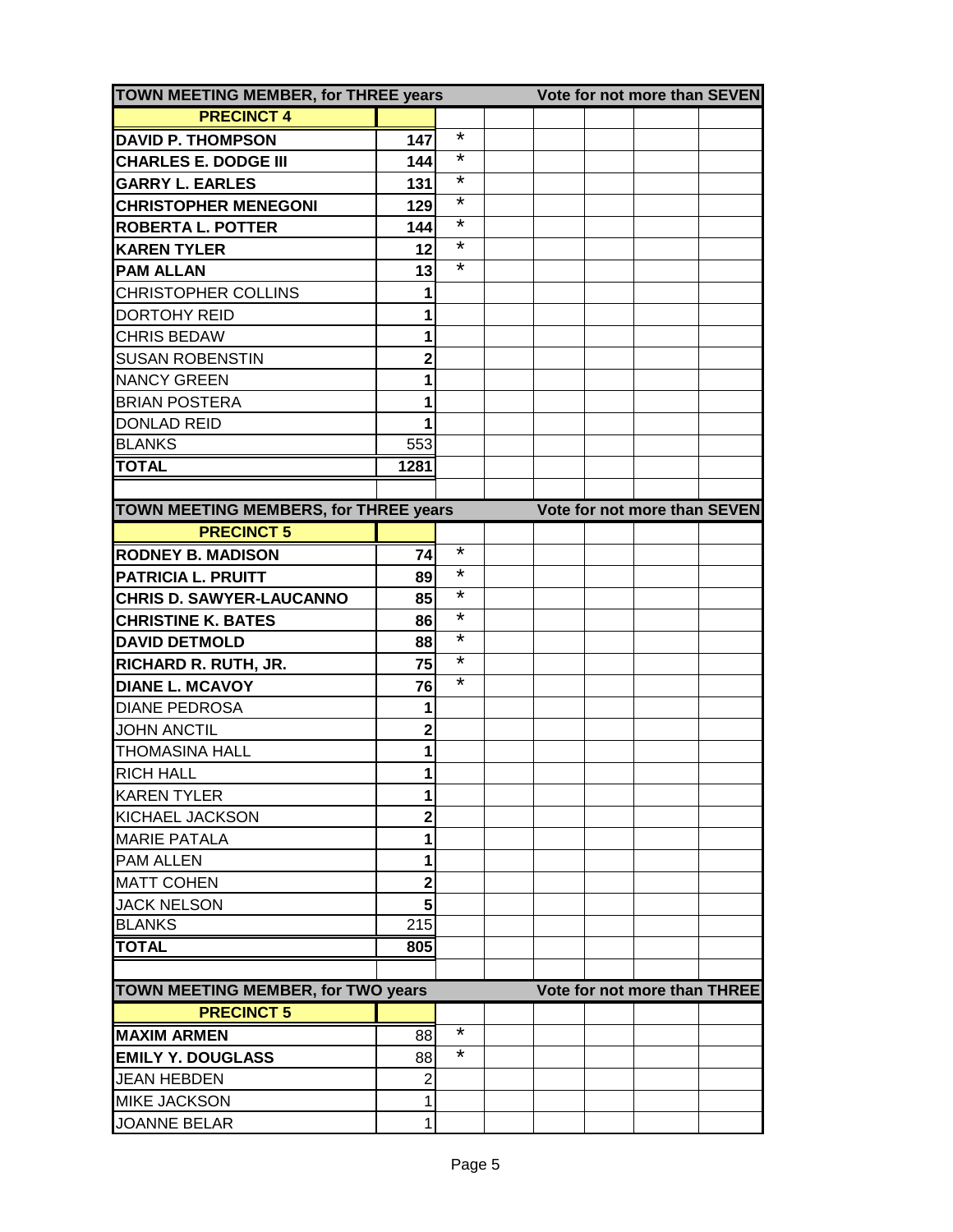| <b>JACK NELSON</b>                        | 7              | $\star$ |  |                              |  |
|-------------------------------------------|----------------|---------|--|------------------------------|--|
| <b>MATT COHEN</b>                         |                |         |  |                              |  |
| <b>JOHN ANCTIL</b>                        | $\overline{2}$ |         |  |                              |  |
| <b>BLANKS</b>                             | 149            |         |  |                              |  |
| <b>TOTAL</b>                              | 345            |         |  |                              |  |
|                                           |                |         |  |                              |  |
| <b>TOWN MEETING MEMBER, for ONE years</b> |                |         |  | Vote for not more than ONE   |  |
| <b>PRECINCT 5</b>                         |                |         |  |                              |  |
| <b>ALICE M. JOHNSON</b>                   | 83             | $\star$ |  |                              |  |
| <b>MATT COHEN</b>                         | 4              |         |  |                              |  |
| <b>ELLEN SPRIN</b>                        | 1              |         |  |                              |  |
| <b>JACK NELSON</b>                        | $\overline{2}$ |         |  |                              |  |
| <b>BLANKS</b>                             | 25             |         |  |                              |  |
| <b>TOTAL</b>                              | 115            |         |  |                              |  |
|                                           |                |         |  |                              |  |
| TOWN MEETING MEMBERS, for THREE years     |                |         |  | Vote for not more than SEVEN |  |
| <b>PRECINCT 6</b>                         |                |         |  |                              |  |
| <b>PATRICIA A. ALLEN</b>                  | 91             | $\star$ |  |                              |  |
| <b>JUSTIN T. FERMANN</b>                  | 73             | $\star$ |  |                              |  |
| <b>JAMES J. MUSSONI</b>                   | 73             | $\star$ |  |                              |  |
| <b>JACQUELINE M. O'SULLIVAN</b>           | 75             | $\star$ |  |                              |  |
| <b>MICHAEL M. NELSON</b>                  | 88             | $\star$ |  |                              |  |
| <b>ADDIE R. HOLLAND</b>                   | 72             | $\star$ |  |                              |  |
| <b>CHARLES A. KELLEY</b>                  | 66             | $\star$ |  |                              |  |
| <b>DERBORAH LITTLE</b>                    | 1              |         |  |                              |  |
| <b>JEAN HEBERN</b>                        | 1              |         |  |                              |  |
| <b>BLANKS</b>                             | 230            |         |  |                              |  |
| <b>TOTAL</b>                              | 770            |         |  |                              |  |
|                                           |                |         |  |                              |  |
| TOWN MEETING MEMBERS, for TWO years       |                |         |  | Vote for not more than THREE |  |
| <b>PRECINCT 6</b>                         |                |         |  |                              |  |
| <b>CAROL DEMERS</b>                       | 5              | $\star$ |  |                              |  |
| <b>JEAN HEBERN</b>                        | 3              |         |  |                              |  |
| <b>THOMAS SULLIVAN</b>                    | 1              |         |  |                              |  |
| <b>TYLER MANKOWSKI</b>                    | 1              | $\star$ |  |                              |  |
| <b>GREG GARRISON</b>                      | 1              |         |  |                              |  |
| <b>CARLYN SALTMAN</b>                     | 1              |         |  |                              |  |
| <b>BLANKS</b>                             | 318            |         |  |                              |  |
| <b>TOTAL</b>                              | 330            |         |  |                              |  |
|                                           |                |         |  |                              |  |
| TOWN MEETING MEMBER, for ONE year         |                |         |  | Vote for not more than THREE |  |
| <b>PRECINCT 6</b>                         |                |         |  |                              |  |
|                                           |                |         |  |                              |  |
|                                           |                |         |  |                              |  |
|                                           |                |         |  |                              |  |
| <b>BLANKS</b>                             | 330            |         |  |                              |  |
| <b>TOTAL</b>                              | 330            |         |  |                              |  |
|                                           |                |         |  |                              |  |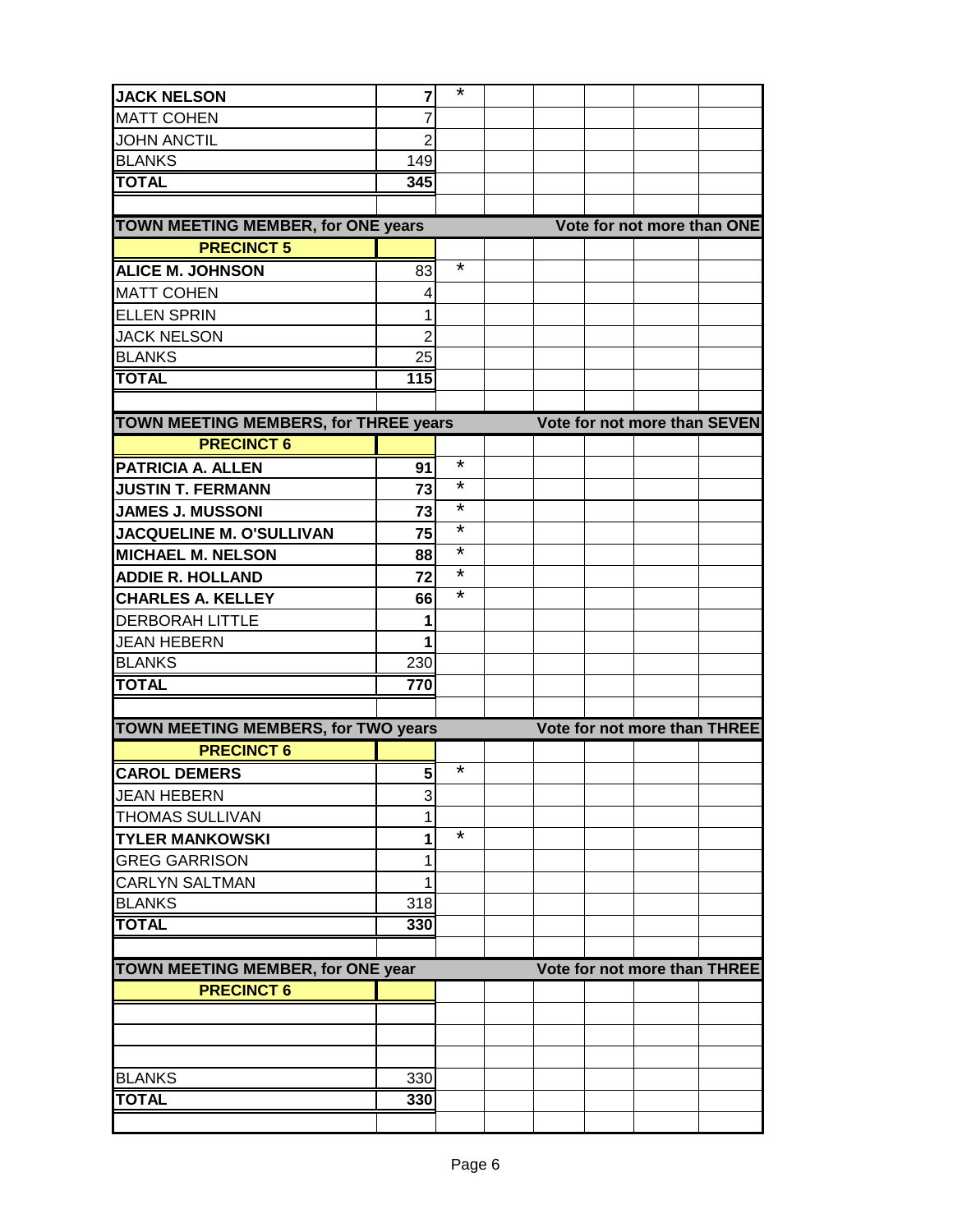| $* =$ elected officials                                                           |               |                     |             |  |               |  |  |  |  |
|-----------------------------------------------------------------------------------|---------------|---------------------|-------------|--|---------------|--|--|--|--|
| This is a return of the total votes cast in the various precincts and returned to |               |                     |             |  |               |  |  |  |  |
| the Board of Registrars by the precinct clerks for the Town of Montague.          |               |                     |             |  |               |  |  |  |  |
| <b>BOARD OF REGISTRARS</b>                                                        |               |                     |             |  |               |  |  |  |  |
|                                                                                   |               | Debra A. Bourbeau   |             |  |               |  |  |  |  |
|                                                                                   |               | Juanita A. Caldwell |             |  |               |  |  |  |  |
|                                                                                   | Jay DiPucchio |                     |             |  |               |  |  |  |  |
|                                                                                   |               | <b>Anne Stuart</b>  |             |  |               |  |  |  |  |
| <b>Weather: Sunny, mid 70s</b>                                                    |               |                     |             |  |               |  |  |  |  |
| <b>Voter turnout:</b>                                                             | 943           | of -                | <b>5850</b> |  | <b>16.92%</b> |  |  |  |  |
| <b>Attest:</b>                                                                    |               |                     |             |  |               |  |  |  |  |
| Debra A. Bourbeau, Montague Town Clerk                                            |               |                     |             |  |               |  |  |  |  |